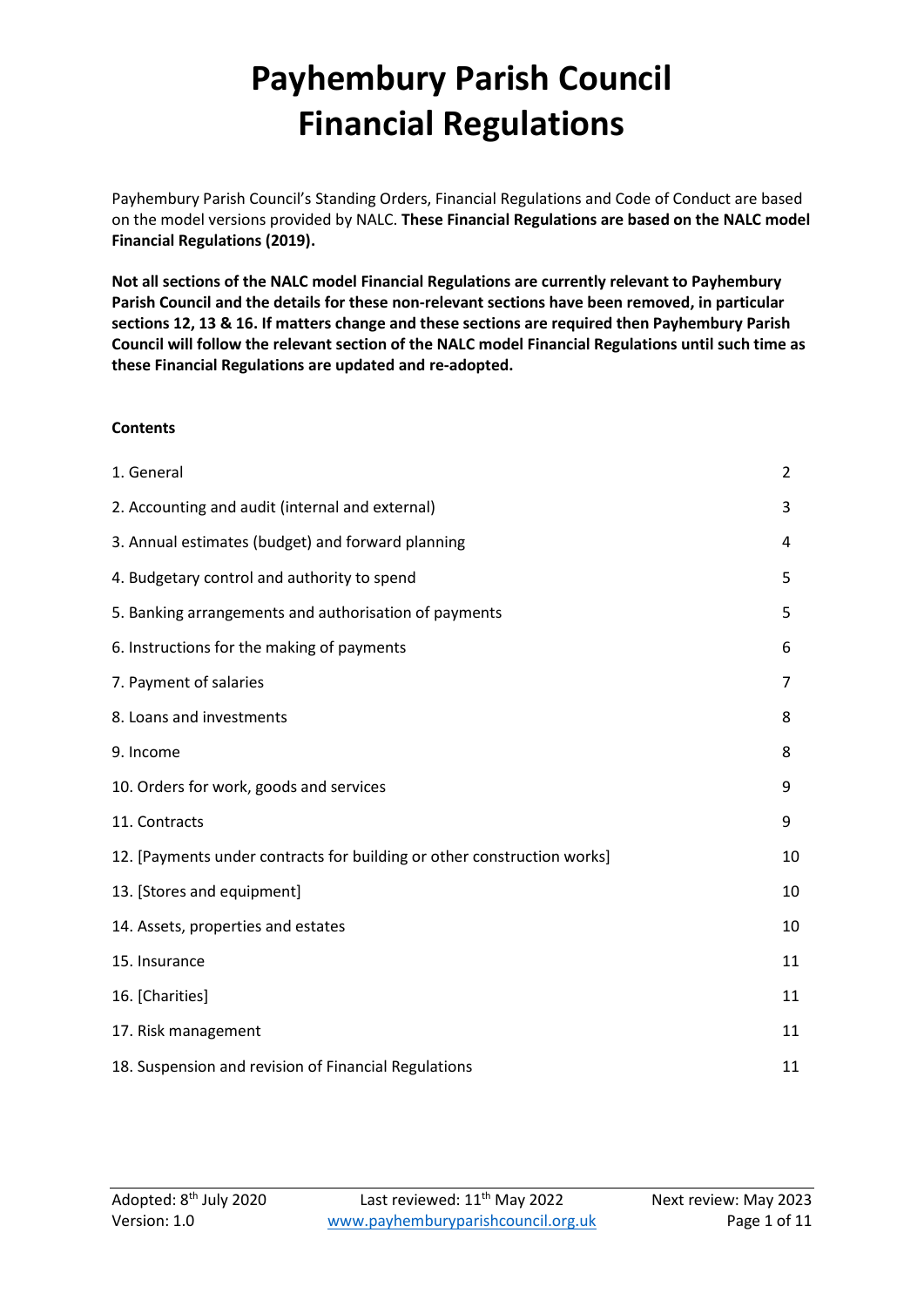### **1. General**

1.1. These Financial Regulations regulate and control the financial management and accounting procedures of Payhembury Parish Council and may only be amended or varied by resolution of the council.

Financial regulations are one of the council's three governing policy documents providing procedural guidance for members and officers (the others are the Standing Orders and Code of Conduct). These Financial Regulations must be observed in conjunction with the council's Standing Orders and any individual financial regulations relating to contracts.

- 1.2. The council is responsible in law for ensuring that its financial management is adequate and effective and that the council has a sound system of internal control which facilitates the effective exercise of the council's functions, including arrangements for the management of risk and for the prevention and detection of fraud and corruption. These financial regulations are designed to demonstrate how the council meets these responsibilities.
- 1.3. The Clerk has been appointed Responsible Financial Officer (RFO) and, acting under the policy direction of the Parish Council, shall determine on behalf of the council its accounting records and accounting control systems.

The RFO shall ensure that the accounting systems are observed and that the accounting records of the council are maintained and kept up to date in accordance with all Acts, Regulations and proper practices.

The RFO shall assist the council to secure economy, efficiency and effectiveness in the use of its resources and produce financial management information as required by the council.

- 1.4. At least once a year, prior to approving the Annual Governance Statement, the council must review the effectiveness of its system of internal control which shall be in accordance with proper practices.
- 1.5. The accounting records determined by the RFO shall be sufficient to show and explain the council's transactions and to enable the RFO to ensure that any income and expenditure account and statement of balances, or record of receipts and payments and additional information, as the case may be, or management information prepared for the council from time to time comply with the Accounts and Audit Regulations.
- 1.6. The accounting records determined by the RFO shall in particular contain:
	- entries from day to day of all sums of money received and expended by the council and the matters to which the income and expenditure or receipts and payments account relate;
	- a record of the assets and liabilities of the council.
- 1.7. The accounting control systems determined by the RFO shall include: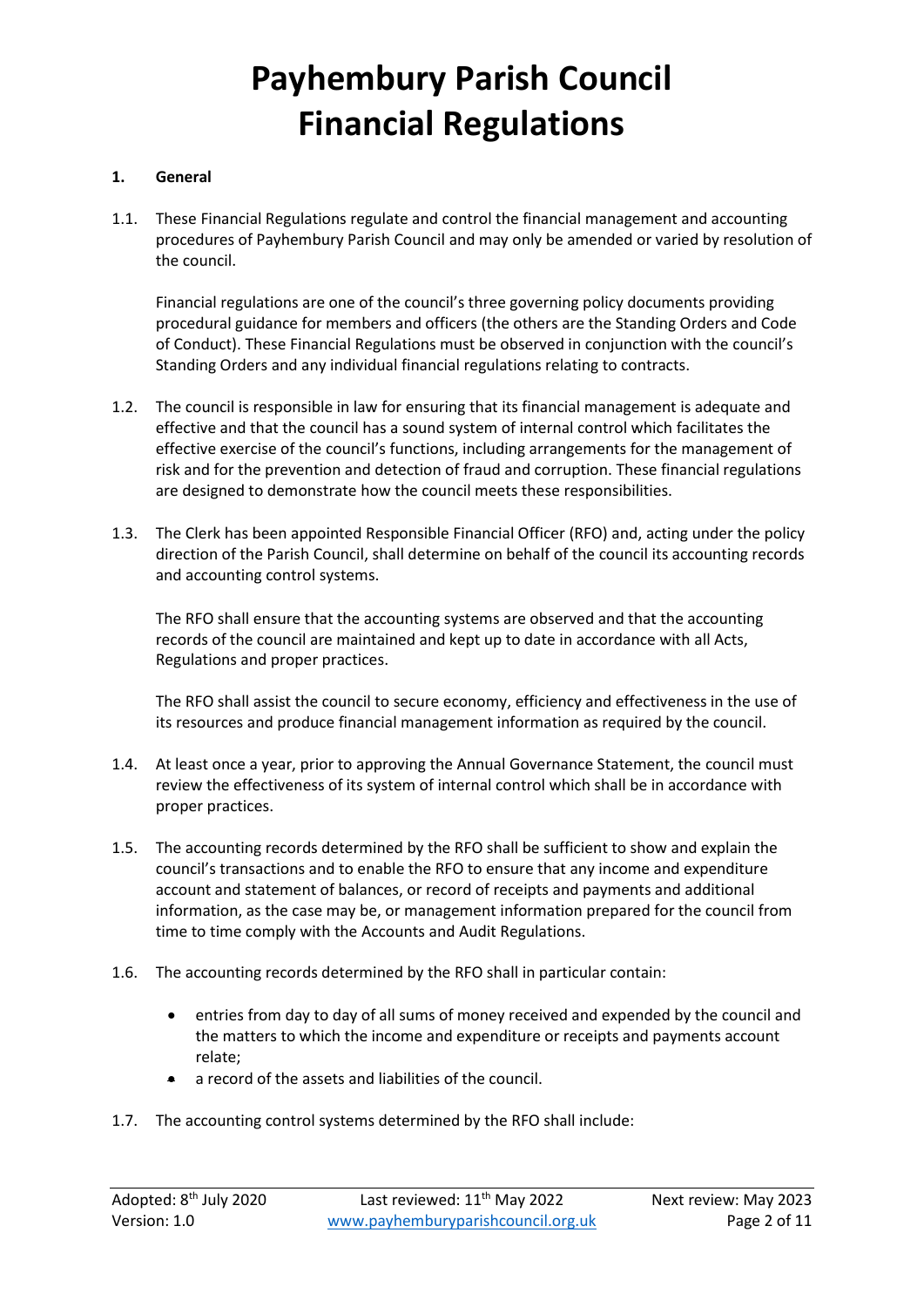- procedures to ensure that the financial transactions of the council are recorded as soon as reasonably practicable and as accurately and reasonably as possible;
- procedures to enable the prevention and detection of inaccuracies and fraud and the ability to reconstruct any lost records; and
- measures to ensure that risk is properly managed.
- 1.8. The council is not empowered by these Regulations or otherwise to delegate certain specified decisions. In particular any decision regarding:
	- setting the final budget or the precept (council tax requirement);
	- approving accounting statements;
	- approving an annual governance statement;
	- borrowing;
	- writing off bad debts;
	- declaring eligibility for the General Power of Competence; and
	- addressing recommendations in any report from the internal or external auditors

shall be a matter for the full council only.

- 1.9. In addition, the council must:
	- determine and keep under review the bank mandate for all council bank accounts
	- approve any grant or a single commitment in excess of £250; and
	- in respect of the annual salary for the Clerk have regard to the National Pay Scale for clerks as issued by the National Joint Council for Local Government Services (NJC).
- 1.10. In these Financial Regulations, references to the Accounts and Audit Regulations or 'the regulations' shall mean the regulations issued under the provisions of section 27 of the Audit Commission Act 1998, or any superseding legislation, and then in force unless otherwise specified.

In these Financial Regulations the term 'proper practice' or 'proper practices' shall refer to guidance issued in *Governance and Accountability for Local Councils - a Practitioners' Guide (England)* issued by the Joint Practitioners Advisory Group (JPAG), available from the websites of NALC and the Society for Local Council Clerks (SLCC).

### **2. Accounting and audit (internal and external)**

- 2.1. All accounting procedures and financial records of Payhembury Parish Council shall be determined by the RFO in accordance with the Audit Commission Act 1998 as amended and the Accounts and Audit Regulations 2011, appropriate guidance and proper practices.
- 2.2. The RFO shall complete the annual statement of accounts, annual report and any related documents of the council contained in the Annual Return (as specified in proper practices) as soon as practicable after the end of the financial year and having certified the accounts shall submit them and report thereon to the council within the timescales set by the Accounts and Audit Regulations.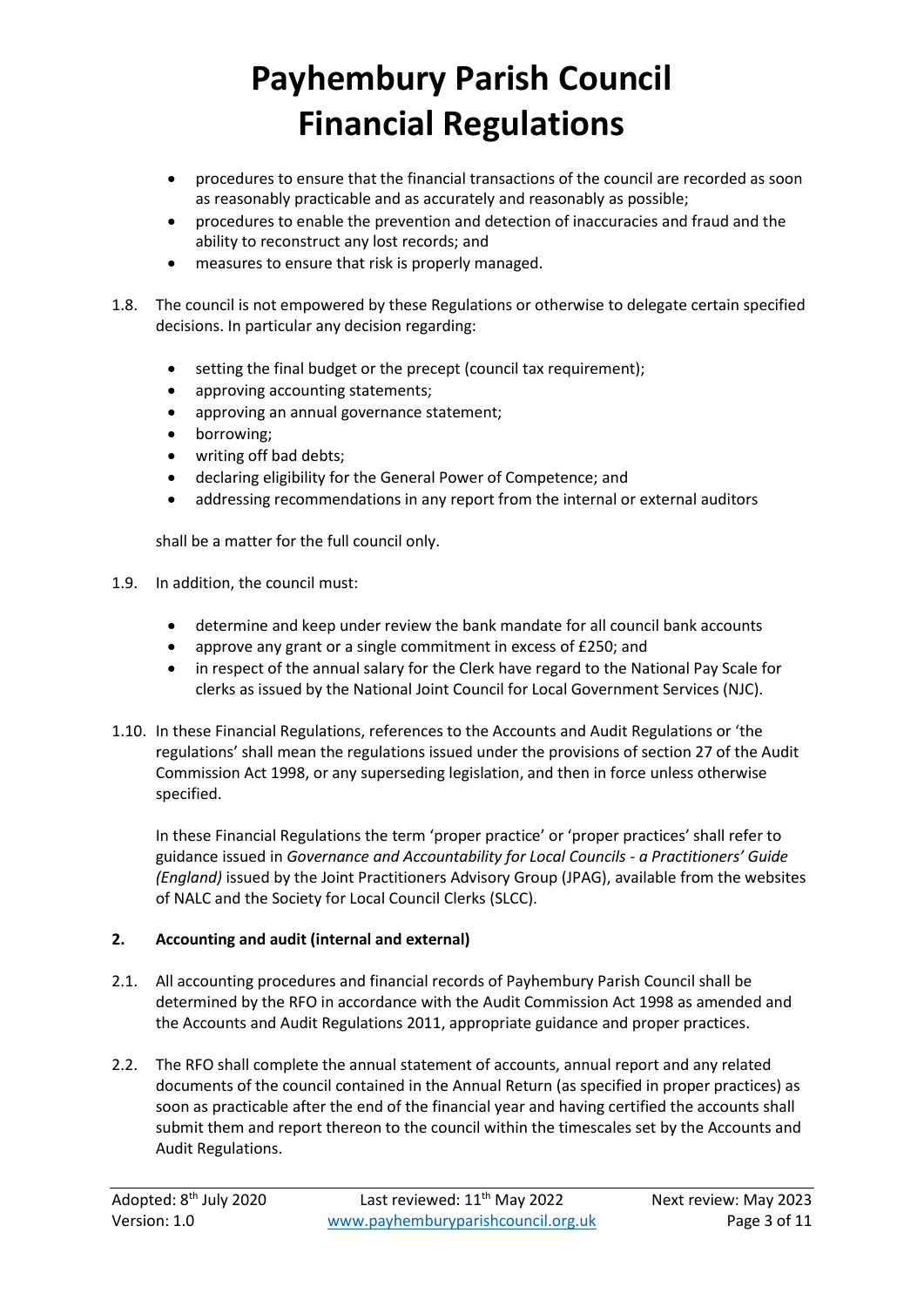- 2.3. The council shall ensure that there is an adequate and effective system of internal audit of its accounting records and of its system of internal control in accordance with proper practices. The RFO or any member of the council shall make available such documents and records as appear to the council to be necessary for the purpose of the audit and shall, as directed by the council, supply the RFO, internal auditor, or external auditor with such information and explanation as the council considers necessary for that purpose.
- 2.4. The internal auditor shall be appointed by and shall carry out the work in relation to internal controls required by the council in accordance with proper practices.
- 2.5. The internal auditor shall:
	- be competent and independent of the financial operations of the council;
	- report to council in writing, or in person, on a regular basis with a minimum of one annual written report during each financial year;
	- demonstrate competence, objectivity and independence, be free from any actual or perceived conflicts of interest, including those arising from family relationships; and
	- have no involvement in the financial decision making, management or control of the council
- 2.6. Internal or external auditors may not under any circumstances:
	- perform any operational duties for the council;
	- initiate or approve accounting transactions; or
	- direct the activities of the Clerk/RFO, except to the extent that the Clerk/RFO has been appropriately assigned to assist the internal auditor.
- 2.7. For the avoidance of doubt, in relation to internal audit the terms 'independent' and 'independence' shall have the same meaning as is described in proper practices.
- 2.8. The RFO shall make arrangements for the exercise of electors' rights in relation to the accounts including the opportunity to inspect the accounts, books, and vouchers and display or publish any notices and statements of account required by the Audit Commission Act 1998, or any superseding legislation, the Accounts and Audit Regulations 2011 and the Code of Audit Practice.
- 2.9. The RFO shall, without undue delay, bring to the attention of all Payhembury Parish Councillors any correspondence or report from the internal or external auditors.

### **3. Annual estimates (budget) and forward planning**

- 3.1. The RFO must each year, by no later than 30<sup>th</sup> November, prepare detailed estimates of all receipts and payments including the use of reserves and all sources of funding for the following financial year in the form of a budget to be considered by the council.
- 3.2. The council shall review the budget and fix the precept (council tax requirement) for the ensuing financial year not later than by the end of January each year. The RFO shall issue the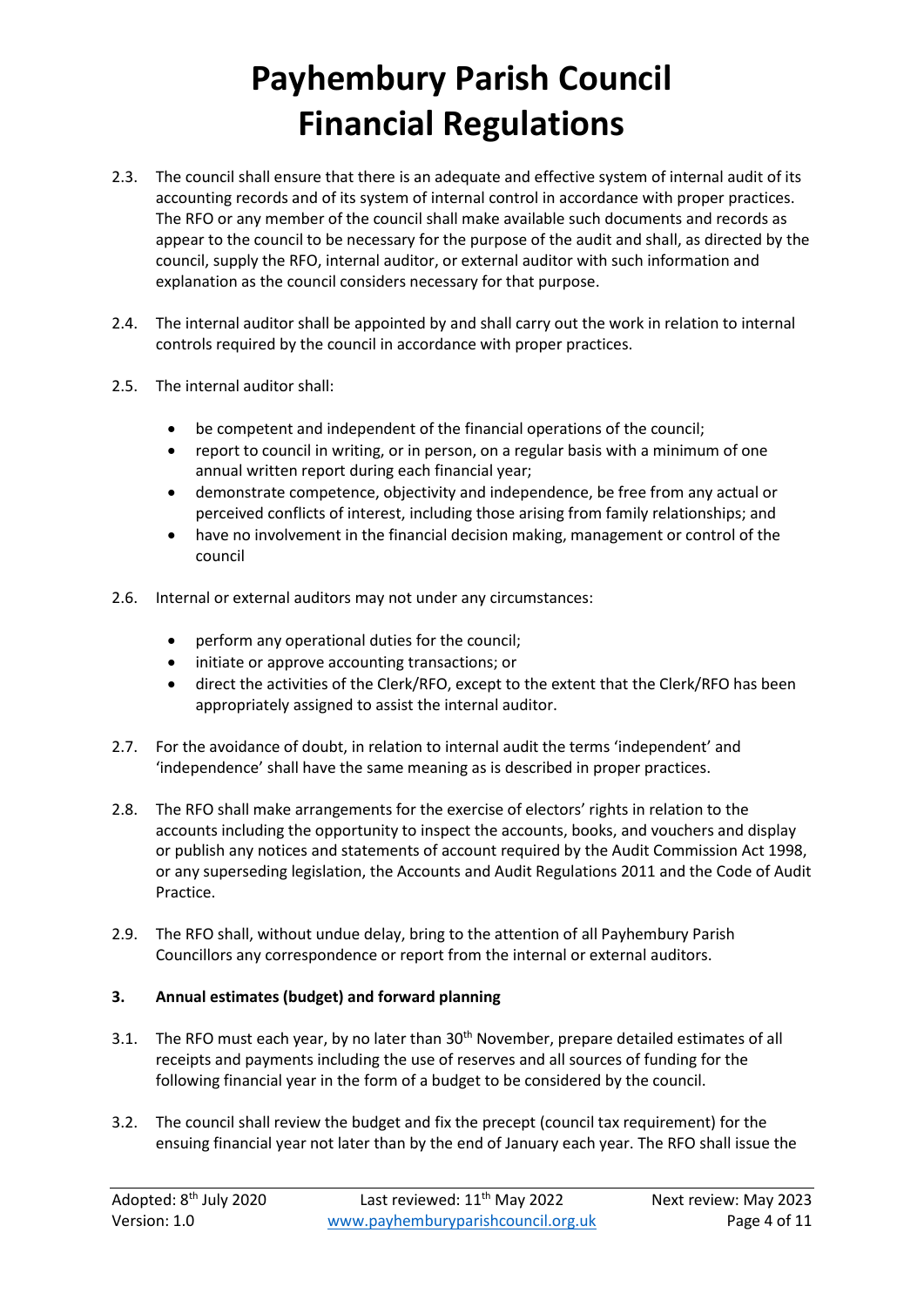precept to the billing authority and shall supply each member with a copy of the approved annual budget.

3.3. The approved annual budget shall form the basis of financial control for the ensuing year.

### **4. Budgetary control and authority to spend**

- 4.1. Expenditure on revenue items may be authorised up to the amounts included for that class of expenditure in the approved budget and no expenditure will exceed the amount provided in the budget other than by resolution of the council.
- 4.2. During the budget year and with the approval of council having considered fully the implications for public services, unspent and available amounts may be moved to other budget headings or to an earmarked reserve as appropriate ('virement').
- 4.3. No expenditure shall be authorised in relation to any capital project and no contract entered into or tender accepted involving capital expenditure unless the council is satisfied that the necessary funds are available or the requisite borrowing approval has been obtained.
- 4.4. All capital works shall be administered in accordance with the council's Standing Orders and Financial Regulations relating to contracts.
- 4.5. The RFO shall regularly provide the council with a statement of receipts and payments to date under each heading of the approved budget, comparing actual expenditure against that planned as shown in the budget.

### **5. Banking arrangements and authorisation of payments**

- 5.1. The council's banking arrangements, including the bank mandate, shall be made by the RFO and approved by the full council. They shall be regularly reviewed by the council for safety and efficiency and, as a minimum, require:
	- A resolution of the Council to nominate at least three Councillors to be authorised by the Council to sign cheques and authorise on-line payments and for this resolution to be reviewed annually or when there is a change of Councillors;
	- the RFO to be the only person able to arrange payments;
	- all cheques to be signed and all online payments to be authorised by two out of the three nominated Councillors only.
- 5.2. The RFO shall prepare a schedule of payments requiring authorisation, forming part of the Agenda for the Meeting and present the schedule to council. The council shall review the schedule for compliance and, having satisfied itself shall authorise payment by a resolution of the council. A detailed list of all payments shall be disclosed within or as an attachment to the minutes of the meeting at which payment was authorised. Personal payments (including salaries, wages, expenses and any payment made in relation to the termination of a contract of employment) may be summarised to remove public access to any personal information.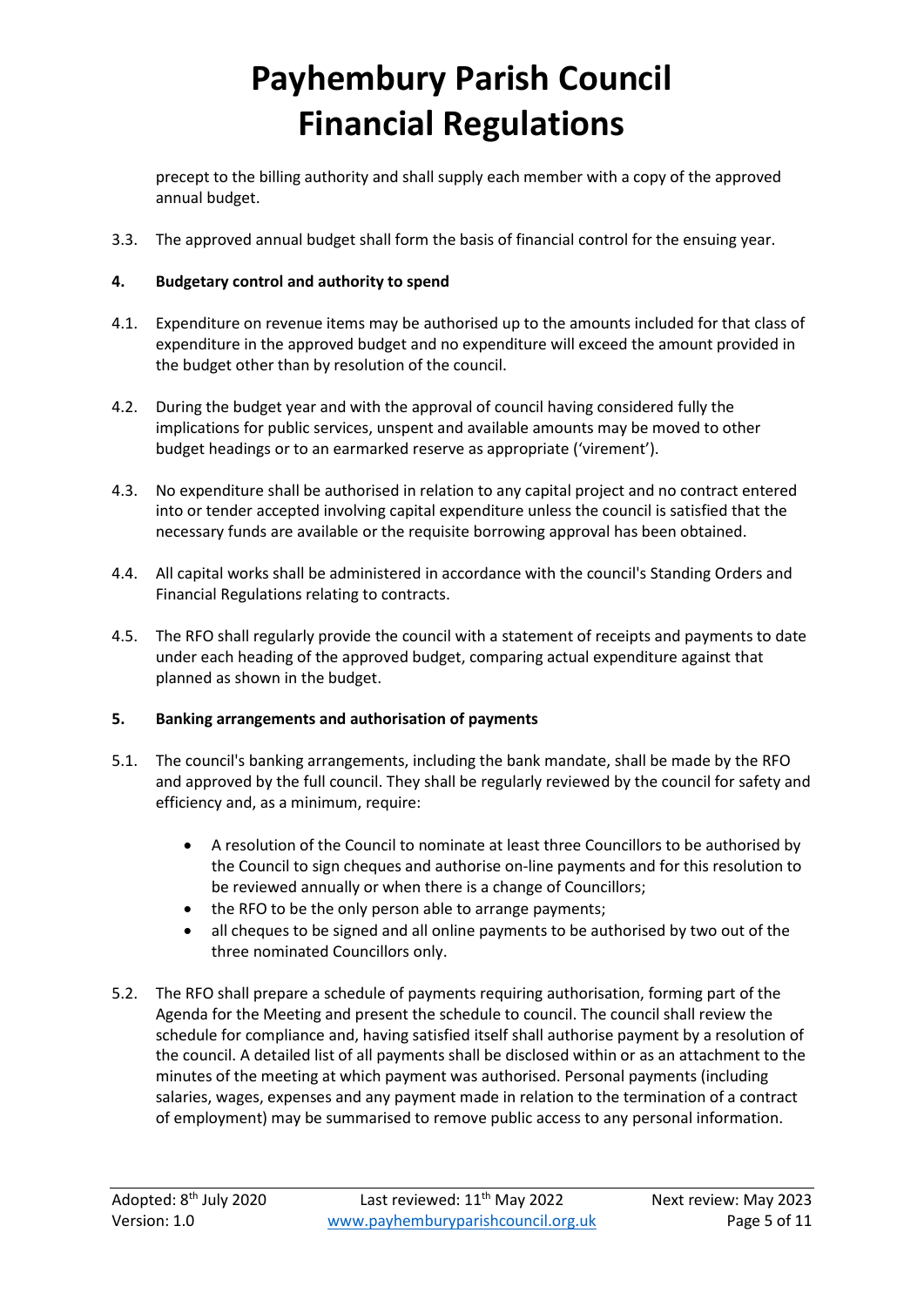- 5.3. All invoices for payment shall be examined, verified and certified by the RFO to confirm that the work, goods or services to which each invoice relates has been received, carried out, examined and represents expenditure previously approved by the council.
- 5.4. The RFO shall examine invoices for arithmetical accuracy and allocate them to the appropriate expenditure heading.
- 5.5. The RFO shall have delegated authority to initiate the payment of items not previously authorised at a Parish Council meeting only in the following circumstances:
	- a. If a payment is necessary to avoid a charge to interest under the Late Payment of Commercial Debts (Interest) Act 1998, and the due date for payment is before the next scheduled Meeting of council, where the RFO certifies that there is no dispute or other reason to delay payment, provided that a list of such payments shall be submitted to the next appropriate meeting of council;
	- b. An expenditure item approved under 5.6 below (continuing contracts and obligations) provided that a list of such payments shall be submitted to the next appropriate meeting of council; or
	- c. fund transfers within the council's banking arrangements up to the sum of £10,000.
- 5.6. For each financial year the RFO shall draw up a list of due payments which arise on a regular basis as the result of a continuing contract, statutory duty, or obligation (such as but not exclusively) Salaries, PAYE and NI, Superannuation Fund and regular maintenance contracts and the like for which council may authorise payment for the year provided that the requirements of regulation 4.1 (Budgetary Controls) are adhered to, provided also that a list of such payments shall be submitted to the next appropriate meeting of council.
- 5.7. Members are subject to the Code of Conduct that has been adopted by the council and shall comply with the Code and Standing Orders when a decision to authorise or instruct payment is made in respect of a matter in which they have a disclosable pecuniary or other interest, unless a dispensation has been granted.

## **6. Instructions for the making of payments**

- 6.1. Following approval under Financial Regulation 5 above, the RFO shall arrange payment of the relevant invoices.
- 6.2. All payments shall be made by BACS transfer, by cheque or by other instructions to the council's bankers in accordance with a resolution of council.
- 6.3. Two out of the three nominated Councillors shall sign the cheque (and initial and date the cheque counterfoil to show agreement with the details shown on the cheque), or shall authorise the on-line payment, for the invoices authorised for payment. A member who is a bank signatory, having a connection by virtue of family or business relationships with the beneficiary of a payment, should not, under normal circumstances, be a signatory or authorising person to the payment in question.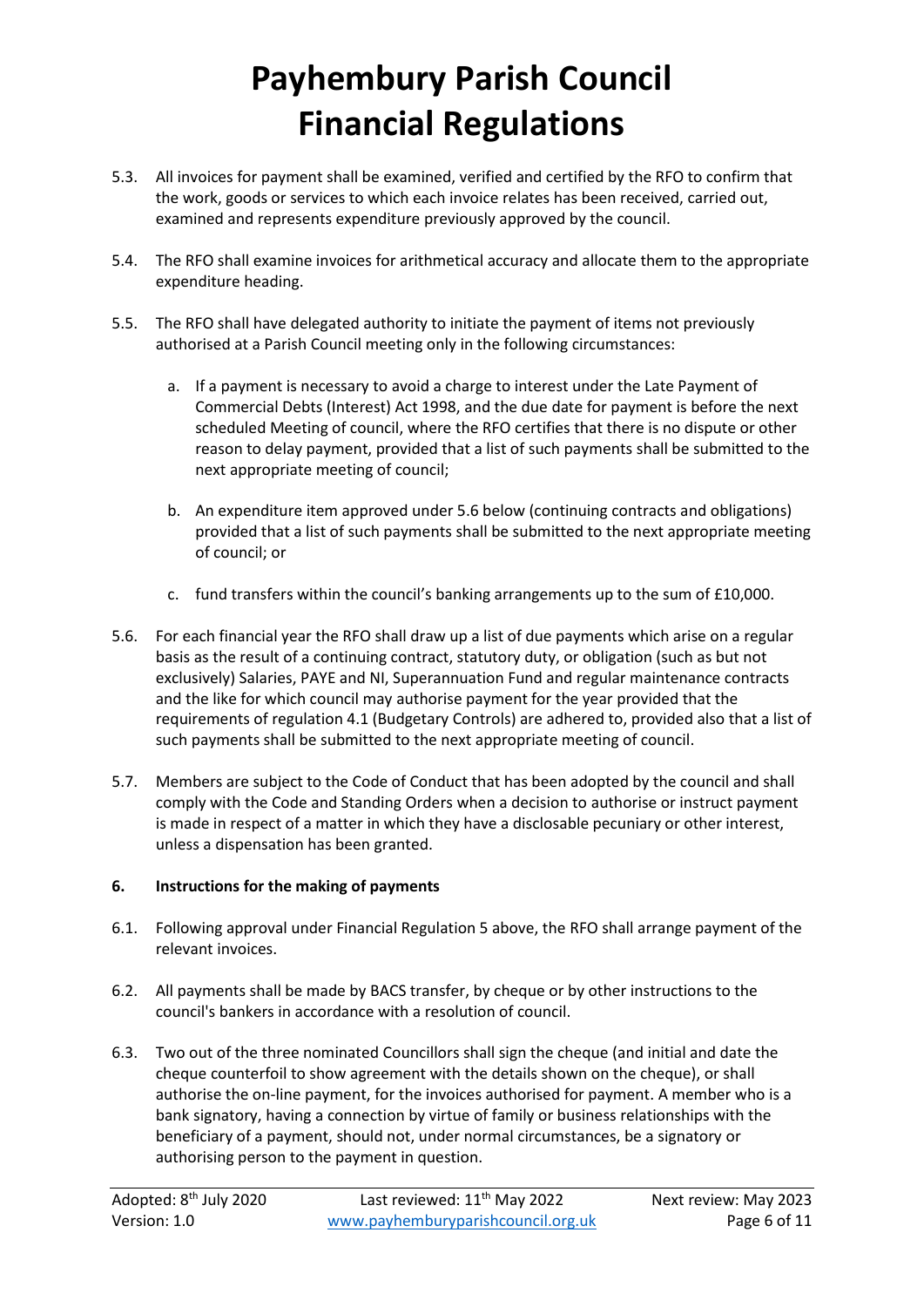- 6.4. If thought appropriate by the council, payments by variable direct debit for utility supplies (energy, telephone and water) and any National Non-Domestic Rates or by banker's standing order for certain items (principally salaries) may be set up provided that the instructions are signed by two out of the three nominated Councillors and that the use of the variable direct debit or banker's standing order is renewed by resolution of the council at least every two years.
- 6.5. Where a computer requires use of a personal identification number (PIN) or other password(s), for access to the council's records on that computer, a note shall be made of the PIN and Passwords and shall be handed to and retained by the Chairman of Council in a sealed dated envelope. This envelope may not be opened other than in the presence of two other Councillors. After the envelope has been opened, in any circumstances, the PIN and / or passwords shall be changed as soon as practicable. The fact that the sealed envelope has been opened, in whatever circumstances, shall be reported to all members immediately and formally to the next available meeting of the council. This will not be required for a member's personal computer used only for remote authorisation of bank payments.
- 6.6. No employee or councillor shall disclose any PIN or password, relevant to the working of the council or its bank accounts, to any person not authorised in writing by the council.
- 6.7. Regular back-up copies of the records on any computer shall be made and shall be stored securely away from the computer in question, and preferably off site.
- 6.8. The council, and any members using computers for the council's financial business, shall ensure that anti-virus, anti-spyware and firewall software with automatic updates is used.
- 6.9. Where internet banking arrangements are made with any bank, the RFO shall be appointed as the Service Administrator. The bank mandate approved by the council shall identify a number of councillors (minimum of 3) who will be authorised to approve transactions on those accounts.
- 6.10. Access to any internet banking accounts will be directly to the access page (which may be saved under "favourites"), and not through a search engine or e-mail link. Remembered or saved passwords facilities must not be used on any computer used for council banking work. Breach of this Regulation will be treated as a very serious matter under these regulations.
- 6.11. The council will not maintain any form of cash float. All cash received must be banked intact. Any payments made in cash by the Clerk (for example for postage or minor stationery items) shall be refunded on a regular basis, at least quarterly.

## **7. Payment of salaries**

7.1. As an employer, the council shall make arrangements to meet fully the statutory requirements placed on all employers by PAYE and National Insurance legislation. Payment of salaries shall be made in accordance with payroll records and the rules of PAYE and National Insurance currently operating, and salary rates shall be as agreed by council.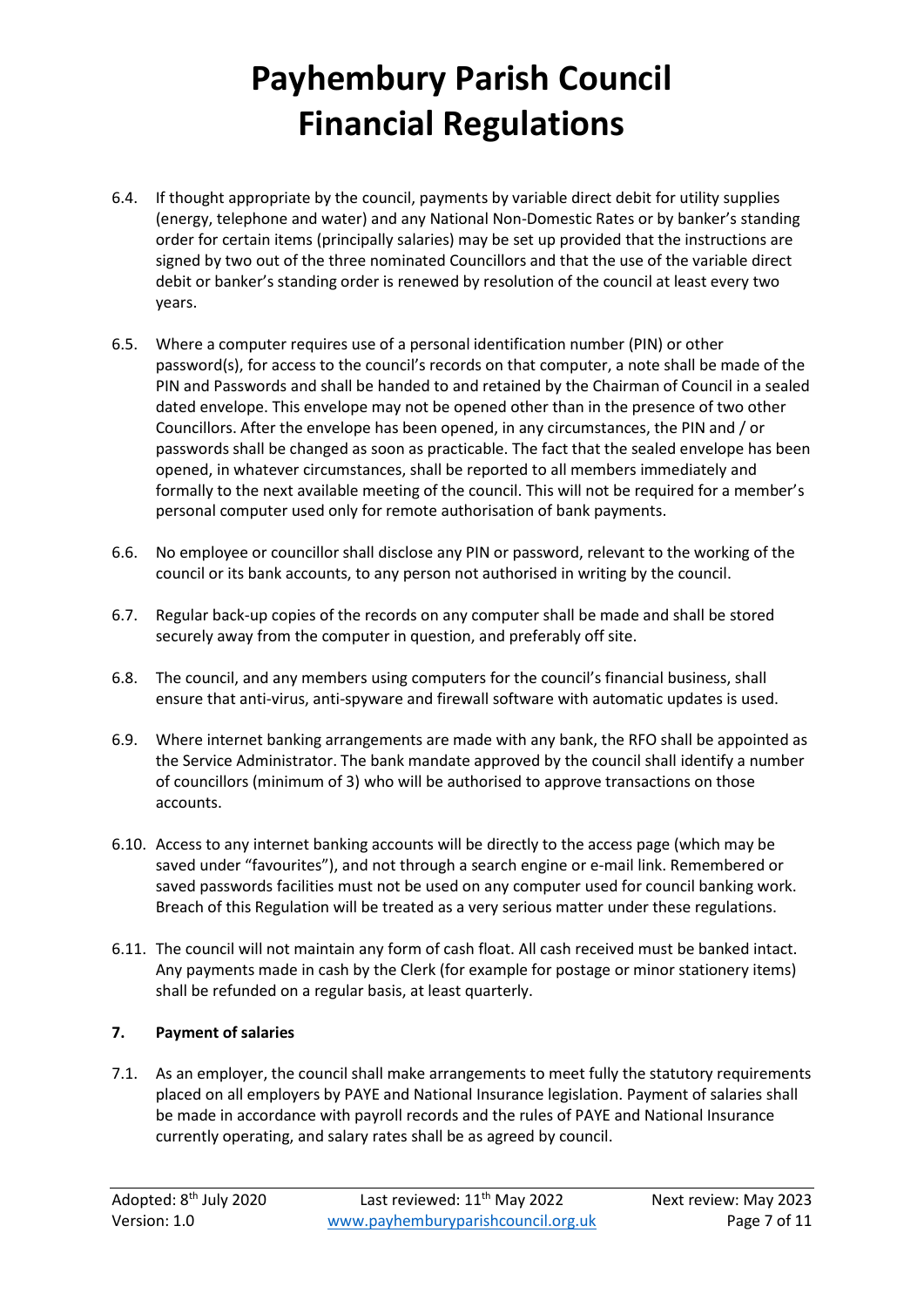- 7.2. Payment of salaries and payment of deductions from salary such as may be required to be made for tax, national insurance and pension contributions, or similar statutory or discretionary deductions must be made in accordance with the payroll records and on the appropriate dates stipulated in employment contracts as set out in these regulations above.
- 7.3. No changes shall be made to any employee's pay, emoluments, or terms and conditions of employment without the prior consent of the council.
- 7.4. Any termination payments shall be supported by a clear business case and reported to the council. Termination payments shall only be authorised by council.

#### **8. Loans and investments**

- 8.1. All borrowings shall be affected in the name of the council, after obtaining any necessary borrowing approval. Any application for borrowing approval shall be approved by Council as to terms and purpose. The application for borrowing approval, and subsequent arrangements for the loan shall only be approved by full council.
- 8.2. Any financial arrangement which does not require formal borrowing approval from the Secretary of State (such as Hire Purchase or Leasing of tangible assets) shall be subject to approval by the full council. In each case a report in writing shall be provided to council in respect of value for money for the proposed transaction.
- 8.3. All loans and investments shall be negotiated in the name of the council and shall be for a set period in accordance with council policy.
- 8.4. All investments of money under the control of the council shall be in the name of the council and all investment certificates and other documents relating thereto shall be retained in the custody of the RFO.
- 8.5. Payments in respect of short term or long-term investments, including transfers between bank accounts held in the same bank, or branch, shall be made in accordance with Regulation 5 (Authorisation of payments) and Regulation 6 (Instructions for payments).

#### **9. Income**

- 9.1. The collection of all sums due to the council shall be the responsibility of and under the supervision of the RFO.
- 9.2. All sums received on behalf of the council shall be banked intact as directed by the RFO. In all cases, all receipts shall be deposited with the council's bankers with such frequency as the RFO considers necessary.
- 9.3. Personal cheques shall not be cashed out of money held on behalf of the council.
- 9.4. The RFO shall promptly complete any VAT Return that is required. Any repayment claim due in accordance with VAT Act 1994 section 33 shall be made at least annually coinciding with the financial year end.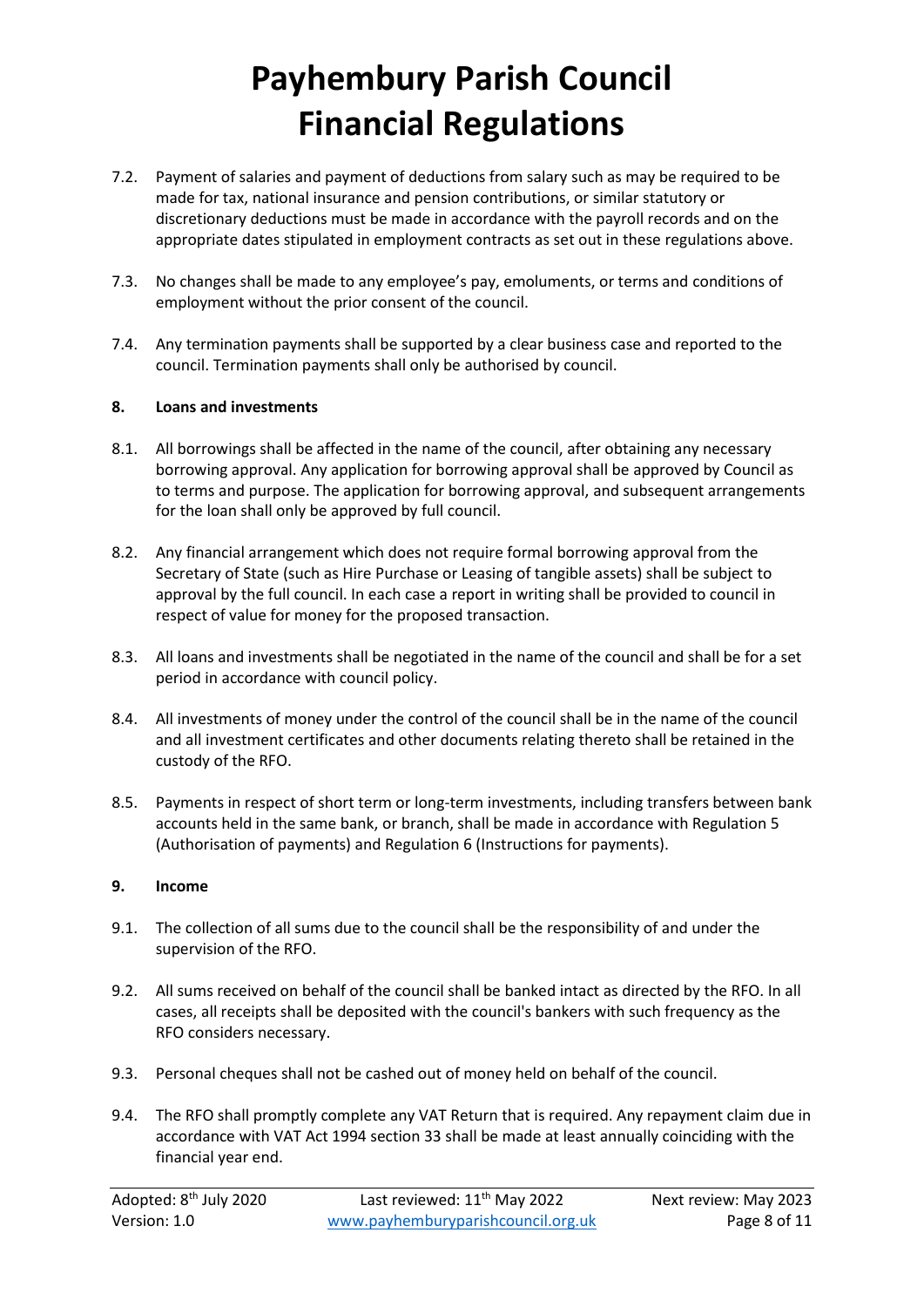#### **10. Orders for work, goods and services**

- 10.1. An official order or letter shall be issued for all work, goods and services unless a formal contract is to be prepared or an official order would be inappropriate. Copies of such orders or letters shall be retained by the RFO.
- 10.2. All members and officers are responsible for obtaining value for money at all times. An officer issuing an official order shall ensure as far as reasonable and practicable that the best available terms are obtained in respect of each transaction, usually by striving to obtain three or more quotations or estimates from appropriate suppliers, subject to any de minimis provisions in Regulation 11.1 below.
- 10.3. A member may not issue an official order or make any contract on behalf of the council.
- 10.4. The RFO shall verify the lawful nature of any proposed purchase before the issue of any order, and in the case of new or infrequent purchases or payments, the RFO shall ensure that the statutory authority shall be reported to the meeting at which the order is approved so that the minutes can record the power being used.

### **11. Contracts**

- 11.1. Every contract shall comply with these Financial Regulations, and no exceptions shall be made otherwise than in an emergency provided that this regulation need not apply to contracts which relate to items (i) to (vi) below:
	- i. for the supply of gas, electricity, water, sewerage and telephone services;
	- ii. for specialist services such as are provided by legal professionals such as solicitors, accountants, surveyors, and planning consultants;
	- iii. for work to be executed or goods or materials to be supplied which consist of repairs to or parts for existing machinery or equipment or plant;
	- iv. for work to be executed or goods or materials to be supplied which constitute an extension of an existing contract by the council;
	- v. for additional audit work of the external auditor up to an estimated value of £250 (in excess of this sum the RFO shall act after consultation with the Chairman and Vice Chairman of council); and
	- vi. for goods or materials proposed to be purchased which are proprietary articles and / or are only sold at a fixed price.
- 11.2. When it is to enter into a contract above £3000 the RFO shall strive to obtain 3 quotations (priced descriptions of the proposed supply); where the value is below £3,000 and above £100 the RFO shall strive to obtain 3 estimates. Otherwise, Regulation 10.2 above shall apply.
- 11.3. The council shall not be obliged to accept the lowest or any tender, quote or estimate.
- 11.4. Should it occur that the council does not accept any tender, quote or estimate, the work is not allocated and the council requires further pricing, provided that the specification does not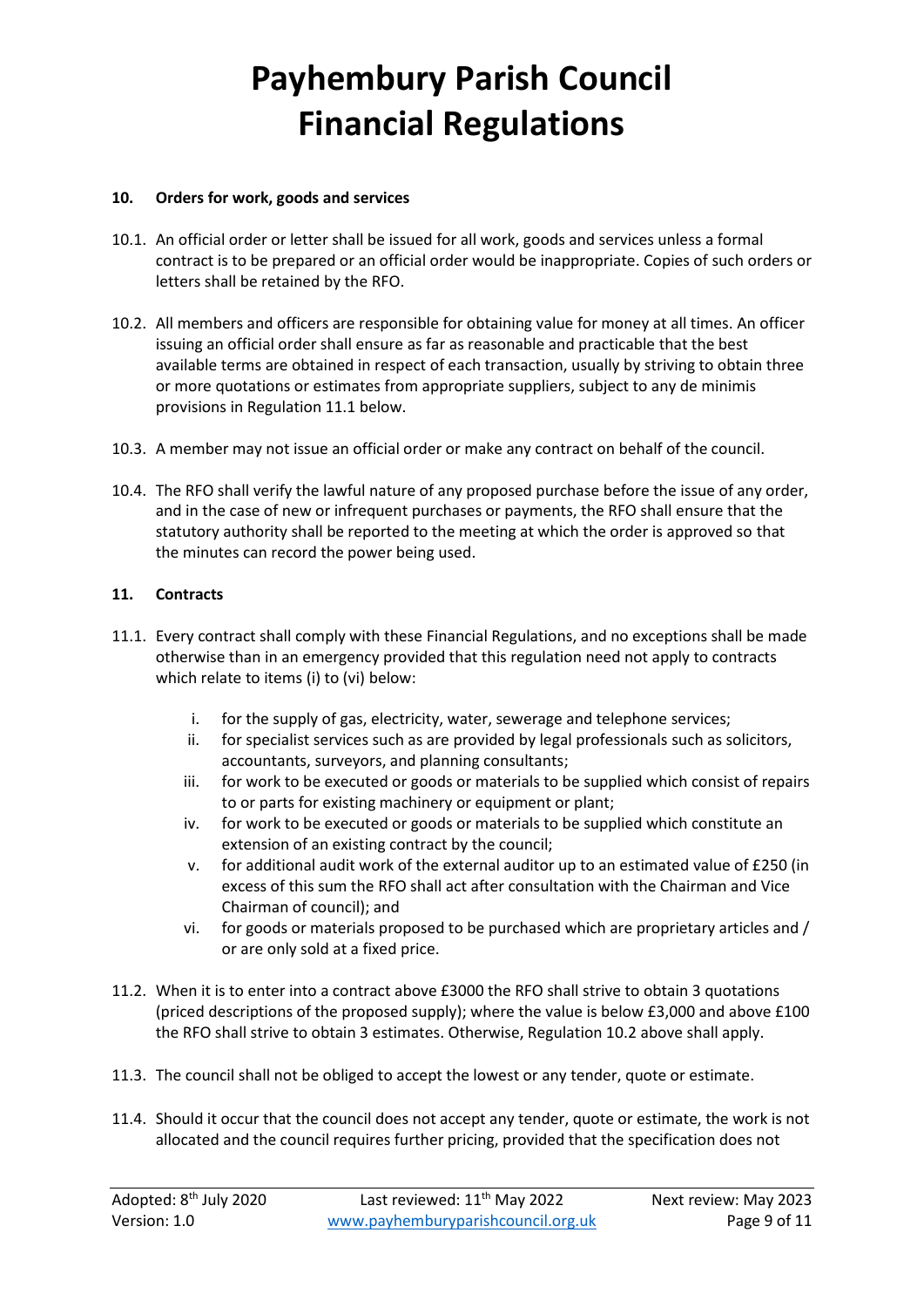change, no person shall be permitted to submit a later tender, estimate or quote who was present when the original decision-making process was being undertaken.

11.5. The European Union Procurement Directive shall apply and the terms of the Public Contracts Regulations 2006, the Utilities Contracts Regulations 2006 including thresholds and the Bribery Act 2010 shall be followed. Any invitation to tender issued under this regulation shall also be subject to Standing Orders item 18.

### **12. [Payments under contracts for building or other construction works]**

This section is not currently relevant to Payhembury Parish Council and the details have been removed. If matters change and this section is required then Payhembury Parish Council will follow the relevant section of the NALC model Financial Regulations until such time as these Financial Regulations are updated and re-adopted.

### **13. [Stores and equipment]**

This section is not currently relevant to Payhembury Parish Council and the details have been removed. If matters change and this section is required then Payhembury Parish Council will follow the relevant section of the NALC model Financial Regulations until such time as these Financial Regulations are updated and re-adopted.

### **14. Assets, properties and estates**

- 14.1. The Clerk shall make appropriate arrangements for the custody of all title deeds and Land Registry Certificates of properties held by the council. The RFO shall ensure a record is maintained of all properties held by the council, recording the location, extent, plan, reference, purchase details, nature of the interest, tenancies granted, rents payable and purpose for which held in accordance with Accounts and Audit Regulations.
- 14.2. No tangible moveable property shall be purchased or otherwise acquired, sold, leased or otherwise disposed of, without the authority of the council, together with any other consents required by law.
- 14.3. No real property (interests in land) shall be sold, leased or otherwise disposed of without the authority of the council, together with any other consents required by law. In each case a report in writing shall be provided to council in respect of valuation and surveyed condition of the property (including matters such as planning permissions and covenants) together with a proper business case (including an adequate level of consultation with the electorate).
- 14.4. No real property (interests in land) shall be purchased or acquired without the authority of the full council. In each case a report in writing shall be provided to council in respect of valuation and surveyed condition of the property (including matters such as planning permissions and covenants) together with a proper business case (including an adequate level of consultation with the electorate).